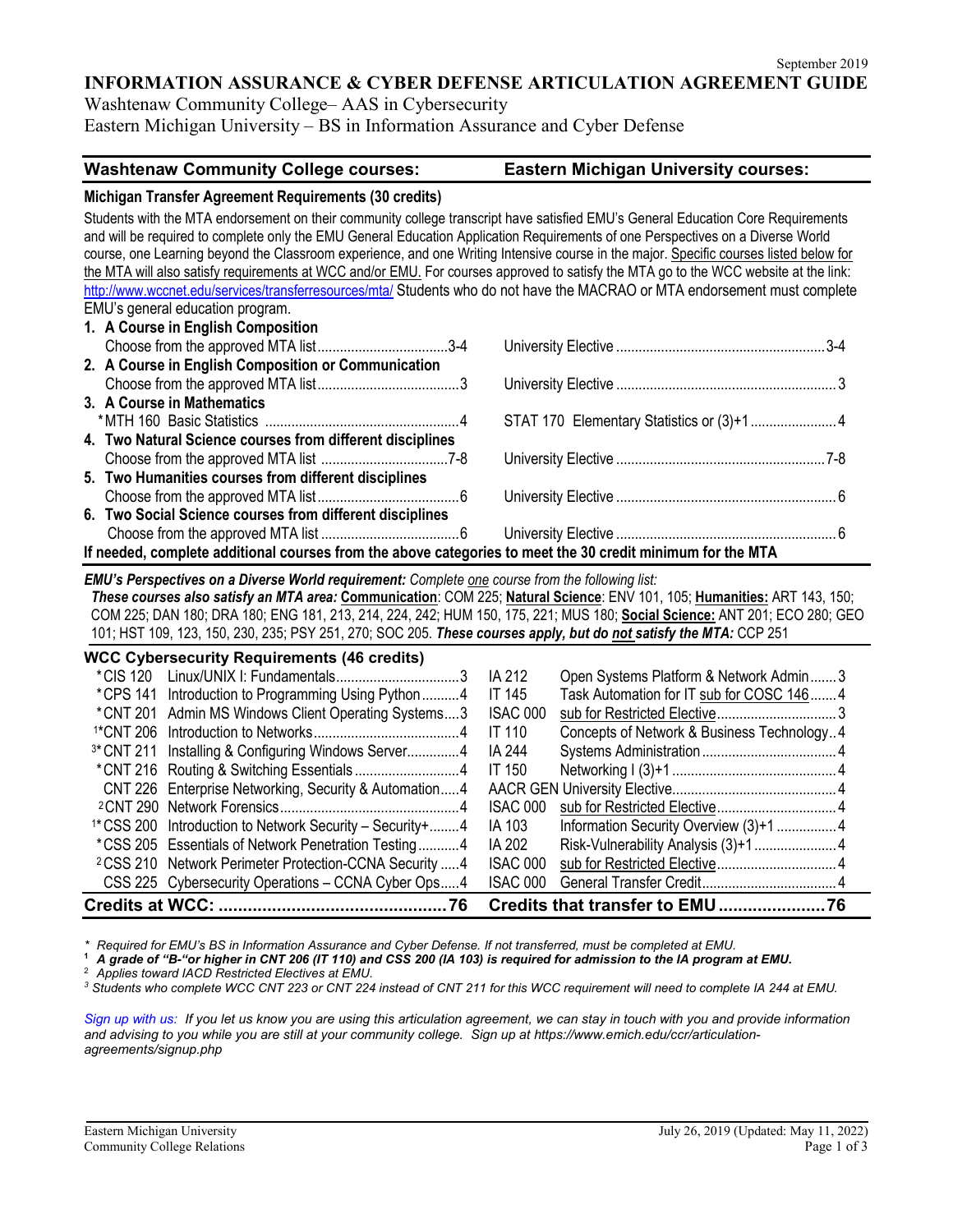## **INFORMATION ASSURANCE & CYBER DEFENSE ARTICULATION AGREEMENT GUIDE**

Washtenaw Community College– AAS in Cybersecurity

Eastern Michigan University – BS in Information Assurance and Cyber Defense

# **Completion of the BS in Information Assurance and Cyber Defense Program**

## **Major Requirements (51 hours)**

IA 103 and IT 110 (CSS 200 and CNT 206 at WCC) must be completed with a grade of "B-" or higher for admission to the IACD major and to enroll in IA 300-level courses. A minimum of 45 credits must be taken at the 300 level or above in the IACD program.

# **Program Required Courses (39 hours)**

| IA 322                                        |                                           |  |  |
|-----------------------------------------------|-------------------------------------------|--|--|
| IA 329W                                       | Policy Development in Info Assurance 3    |  |  |
| IA 385                                        |                                           |  |  |
| IA 400                                        | Malware Analysis & Reverse Engineering3   |  |  |
| IA 427                                        |                                           |  |  |
| IA 445                                        | Ethical Hacking and Offensive Security3   |  |  |
| IA 455                                        |                                           |  |  |
| IA 462                                        | Adv Operating Systems Security & Admin  3 |  |  |
| IA 473                                        |                                           |  |  |
| IA 495                                        |                                           |  |  |
| IT 254                                        |                                           |  |  |
|                                               |                                           |  |  |
| ISAC 240 should be taken in place of COSC 274 |                                           |  |  |

# **IA Restricted Electives (12 hours)**

A maximum of 9 credits can be taken with an IA prefix, including those credits transferred in. **Must choose all courses at the 300 level or higher to meet the 45 credit minimum.**

|                                                  | <sup>1</sup> IA 387L4 Cooperative Education (3)         |  |  |
|--------------------------------------------------|---------------------------------------------------------|--|--|
|                                                  | IA 425 Cyber Crime Investigation I (3)                  |  |  |
|                                                  | IA 428 Digital Forensics II (3)                         |  |  |
|                                                  | IA 471 Data and Privacy (3)                             |  |  |
|                                                  | IA 474 Applied Data Mining for IA (3)                   |  |  |
|                                                  | IA 475 Adv Topics in Information Security (3)           |  |  |
|                                                  | IA 476 Enterprise Security Analytics (3)                |  |  |
|                                                  | IT 375 Wireless Network Administration (3)              |  |  |
|                                                  | ISAC 317 IoT and Embedded Systems Security (3)          |  |  |
|                                                  | ISAC 417 Modern Vehicle Technology & Cyber Security (3) |  |  |
| Any IA, IT, CIS, or COSC 300-level or higher (3) |                                                         |  |  |
|                                                  |                                                         |  |  |

Sample Sequences for completing the program: *Courses may not be offered every semester. Meet with a program advisor to plan a program of study.*

# **FALL START**

# **Fall semester (12 credits)**

| $\overline{1}$ all scilicater (i.e. credita) |                              |  |  |
|----------------------------------------------|------------------------------|--|--|
|                                              |                              |  |  |
|                                              |                              |  |  |
|                                              |                              |  |  |
|                                              |                              |  |  |
|                                              |                              |  |  |
|                                              | Winter semester (12 credits) |  |  |
|                                              |                              |  |  |
|                                              |                              |  |  |
|                                              |                              |  |  |
| IA 427                                       |                              |  |  |
| Fall semester (12 credits)                   |                              |  |  |
|                                              |                              |  |  |
|                                              |                              |  |  |
|                                              |                              |  |  |
|                                              |                              |  |  |

## **Winter semester (12 credits)**

| <b>THILLET SCHILLS</b> |  |
|------------------------|--|
|                        |  |
|                        |  |
|                        |  |

# **WINTER START**

### **Winter semester (12 credits)**

## **Fall semester (12 credits)**

| <b>Tall Scribberg TIE biballs</b> |  |
|-----------------------------------|--|
|                                   |  |
|                                   |  |
|                                   |  |
|                                   |  |
| Winter semester (12 credits)      |  |
|                                   |  |
|                                   |  |
|                                   |  |
|                                   |  |
| Fall semester (12 credits)        |  |
|                                   |  |
|                                   |  |
|                                   |  |

<sup>1</sup> *Satisfies EMU's Learning beyond the Classroom requirement. If not completed, must satisfy LBC with another course or noncredit experience.*

*A minimum of 120 credits is required to graduate. If insufficient credits are transferred, students must take additional credits at EMU to satisfy the 120 credit minimum.*